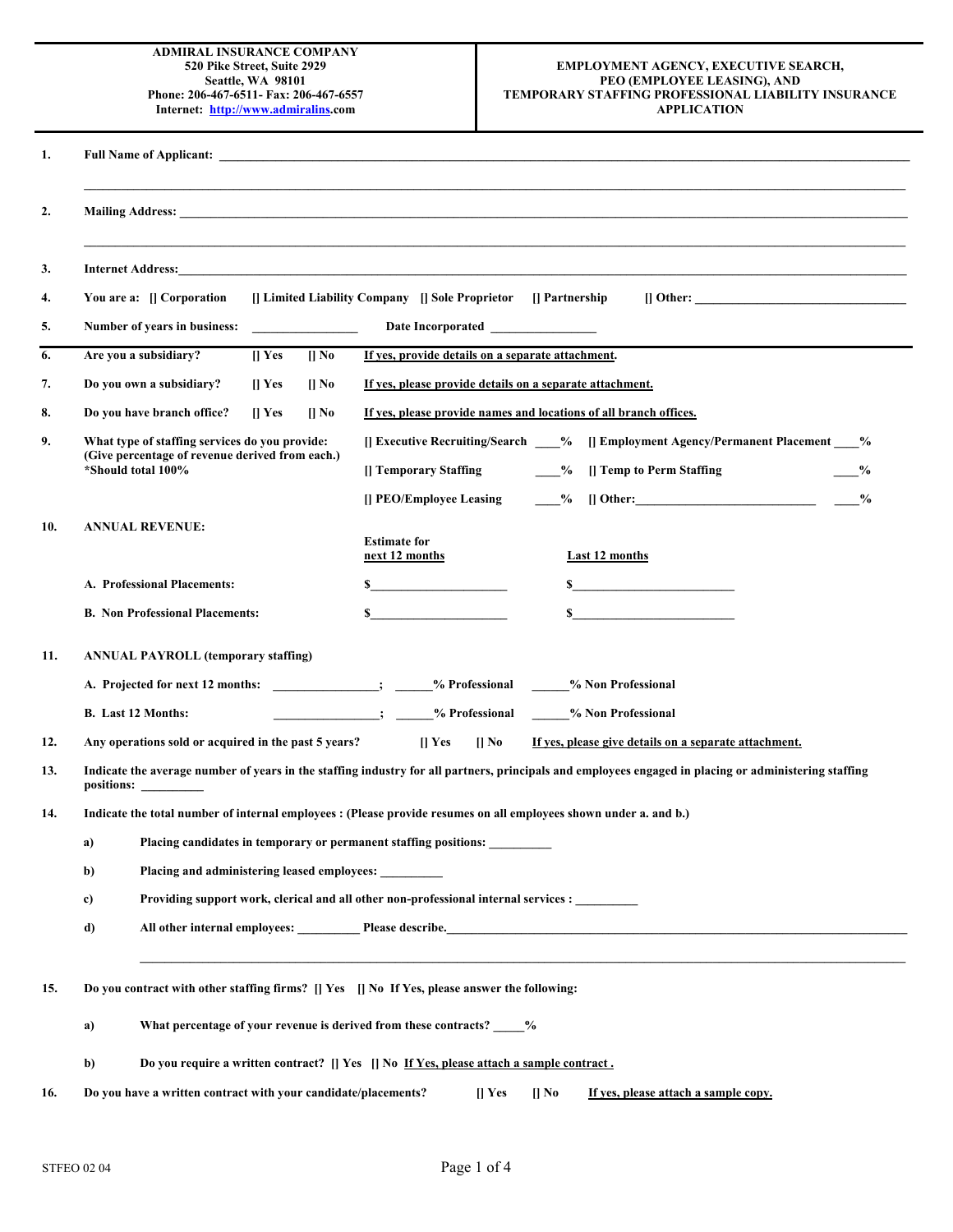| 17. |  | a. Provide estimated number of candidates/placements by classification for next 12 months and last 12 months. |  |  |  |  |  |  |  |
|-----|--|---------------------------------------------------------------------------------------------------------------|--|--|--|--|--|--|--|
|-----|--|---------------------------------------------------------------------------------------------------------------|--|--|--|--|--|--|--|

|                                                                                                                                                                                                                                |       |      | viut estimattu number of canufuates/placements by classification for hext i2 months and fast i2 months,<br><b>Estimate for</b><br><b>Next 12 months</b> |                                      | Past 12 months |            |  |  |  |
|--------------------------------------------------------------------------------------------------------------------------------------------------------------------------------------------------------------------------------|-------|------|---------------------------------------------------------------------------------------------------------------------------------------------------------|--------------------------------------|----------------|------------|--|--|--|
| Physician                                                                                                                                                                                                                      | $W-2$ | 1099 | <b>FTE</b>                                                                                                                                              | $W-2$                                | 1099           | <b>FTE</b> |  |  |  |
| <b>Physician Assistant</b>                                                                                                                                                                                                     |       |      |                                                                                                                                                         |                                      |                |            |  |  |  |
|                                                                                                                                                                                                                                |       |      |                                                                                                                                                         |                                      |                |            |  |  |  |
| <b>Surgical Assistant</b>                                                                                                                                                                                                      |       |      |                                                                                                                                                         |                                      |                |            |  |  |  |
| <b>RN/LPN</b>                                                                                                                                                                                                                  |       |      |                                                                                                                                                         |                                      |                |            |  |  |  |
| <b>Other Medical</b>                                                                                                                                                                                                           |       |      |                                                                                                                                                         |                                      |                |            |  |  |  |
| Lawyers                                                                                                                                                                                                                        |       |      |                                                                                                                                                         |                                      |                |            |  |  |  |
| Paralegals                                                                                                                                                                                                                     |       |      |                                                                                                                                                         |                                      |                |            |  |  |  |
| Architects                                                                                                                                                                                                                     |       |      |                                                                                                                                                         |                                      |                |            |  |  |  |
| <b>Engineers</b>                                                                                                                                                                                                               |       |      |                                                                                                                                                         |                                      |                |            |  |  |  |
| <b>Accountants</b>                                                                                                                                                                                                             |       |      |                                                                                                                                                         |                                      |                |            |  |  |  |
| Other: and the contract of the contract of the contract of the contract of the contract of the contract of the contract of the contract of the contract of the contract of the contract of the contract of the contract of the |       |      |                                                                                                                                                         |                                      |                |            |  |  |  |
| b. Total number of hours                                                                                                                                                                                                       |       |      |                                                                                                                                                         |                                      |                |            |  |  |  |
|                                                                                                                                                                                                                                |       |      |                                                                                                                                                         |                                      |                |            |  |  |  |
| Does your firm provide Workers Compensation Insurance for candidates/placements? [] Yes [] No If Yes, does coverage include Dual Employer<br>Endorsement in all cases? [] Yes [] No                                            |       |      |                                                                                                                                                         |                                      |                |            |  |  |  |
| Do you provide any other "benefits" to your candidate/placements? [] Yes [] No If yes, please provide types of benefits.                                                                                                       |       |      |                                                                                                                                                         |                                      |                |            |  |  |  |
| Do you have written credentialing procedures for candidates/placements? [] Yes [] No If yes, please provide a copy.                                                                                                            |       |      |                                                                                                                                                         |                                      |                |            |  |  |  |
|                                                                                                                                                                                                                                |       |      |                                                                                                                                                         |                                      |                |            |  |  |  |
| a. Do candidates/placements ever handle the applicants or clients monies or securities? [] Yes [] No If Yes, please provide details.                                                                                           |       |      |                                                                                                                                                         |                                      |                |            |  |  |  |
|                                                                                                                                                                                                                                |       |      |                                                                                                                                                         |                                      |                |            |  |  |  |
| Does Fidelity coverage apply to all W-2 employees? [[Yes [[No<br>b.                                                                                                                                                            |       |      |                                                                                                                                                         |                                      |                |            |  |  |  |
| Does Fidelity coverage apply to all 1099 employees? [] Yes []No<br>c.                                                                                                                                                          |       |      |                                                                                                                                                         |                                      |                |            |  |  |  |
| What is the Fidelity bond or insurance limit? ___________________________________<br>d.                                                                                                                                        |       |      |                                                                                                                                                         |                                      |                |            |  |  |  |
| Do your clients interview your candidate/placements before acceptance/scheduling? [] Yes [] No                                                                                                                                 |       |      |                                                                                                                                                         |                                      |                |            |  |  |  |
| Do your clients verify references/credentials of your candidates/placements? [] Yes                                                                                                                                            |       |      |                                                                                                                                                         |                                      | $\prod$ No     |            |  |  |  |
| Do you have a written contract with your clients? [] Yes [] No If Yes, please provide a sample copy.<br>Please list your five largest clients by name, type of candidates/placements provided and revenue.                     |       |      |                                                                                                                                                         |                                      |                |            |  |  |  |
| <b>Client/Job Name</b>                                                                                                                                                                                                         |       |      |                                                                                                                                                         | <b>Type of Candidates/Placements</b> |                | Revenue    |  |  |  |
|                                                                                                                                                                                                                                |       |      |                                                                                                                                                         |                                      |                |            |  |  |  |
|                                                                                                                                                                                                                                |       |      |                                                                                                                                                         |                                      |                |            |  |  |  |
|                                                                                                                                                                                                                                |       |      |                                                                                                                                                         |                                      |                |            |  |  |  |
|                                                                                                                                                                                                                                |       |      |                                                                                                                                                         |                                      |                |            |  |  |  |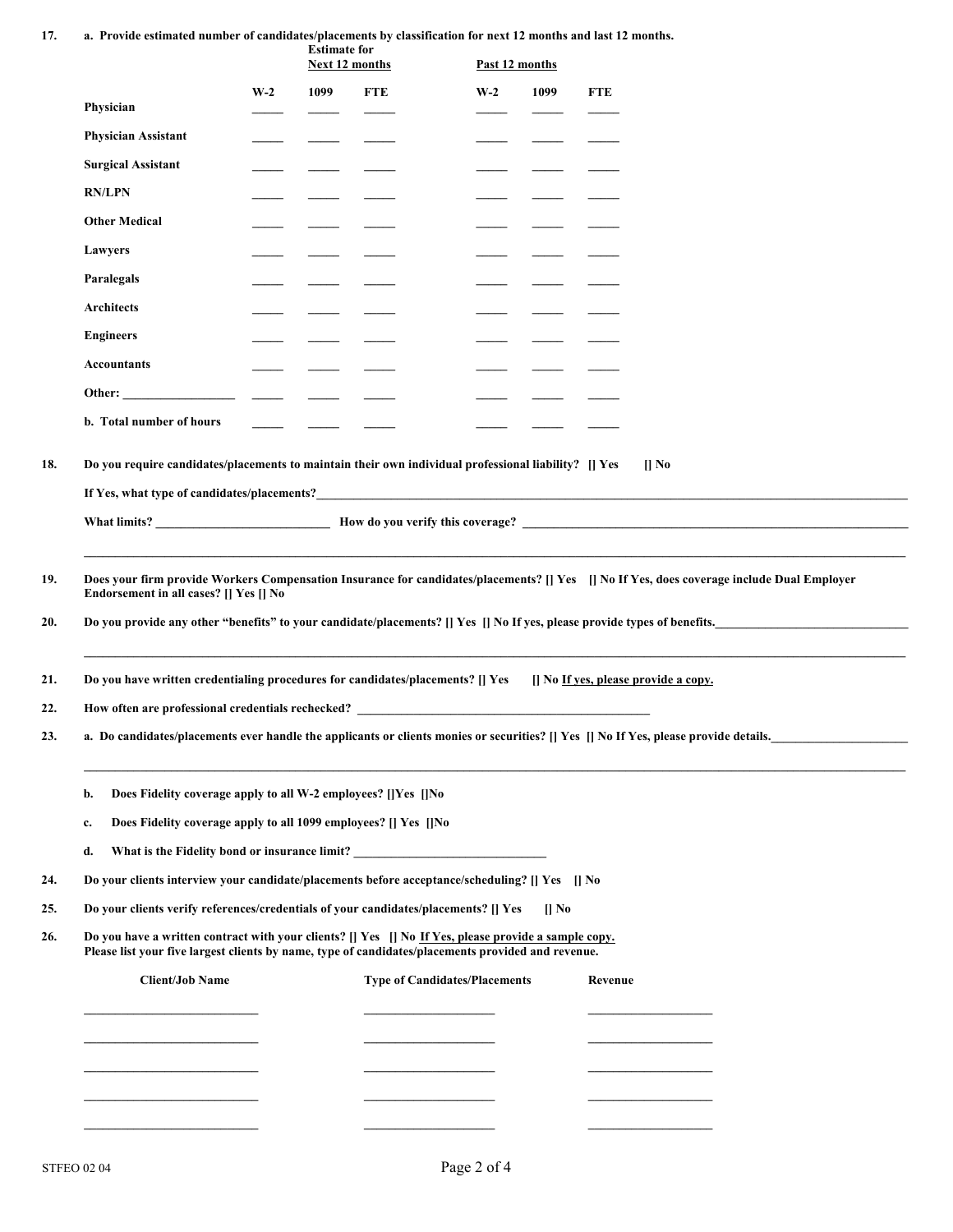**27. Is the applicant currently insured under a Commercial General Liability policy? [] Yes [] No If Yes, please attach a copy of the declarations page.**

**28. Please provide the following information as respects the last five years of professional liability coverage beginning with the most current coverage:**

| Carrier | Limit | Deductible | Premium | <b>Policy Term</b> | <b>Retroactive Date</b> |
|---------|-------|------------|---------|--------------------|-------------------------|
|         |       |            |         |                    |                         |
|         |       |            |         |                    |                         |
|         |       |            |         |                    |                         |
|         |       |            |         |                    |                         |
|         |       |            |         |                    |                         |

- **29. Has any Errors and Omissions or Professional Liability Insurance for you or any principal, subsidiary or prior entity ever been declined or canceled? [] Yes [] No If Yes, please provide details on separate attachment.**
- **30. Has the Applicant or any Director, Officer, employee or partner providing professional services on behalf of the Applicant ever been subject to disciplinary** action as a result of professional activities? [] Yes [] No If yes, please provide details on a separate attachment.
- **31. Has any claim or allegation of any professional error or omission ever been made against the applicant or any of its employees? [] Yes [] No If Yes, please complete the Supplemental Claim Information Form at the end of this application for each and every claim. Please attach five years of currently valued company loss runs to this application.**
- **32. Is the applicant aware of any circumstances which may result in any claim against them or their employees? [] Yes [] No If Yes, please provide full** details on each incident, including name of parties involved, date of treatment and current status of incident.

**The applicant declares that the above statements and representations are true and correct and that no facts have been suppressed or misstated. The completion of this application does not bind the Company to sell nor the applicant to purchase this insurance, but any subsequent contract issued will be in full reliance upon the statement and representations made in this application and this application will be made a part of the policy. The applicant understands that any subsequent contract issued by the Company will be issued on a claims made form.**

**\_\_\_\_\_\_\_\_\_\_\_\_\_\_\_\_\_\_\_\_\_\_\_\_\_\_\_\_\_\_\_\_\_\_\_\_\_\_\_\_\_\_\_\_\_\_\_\_\_\_\_\_\_\_\_\_\_\_\_\_\_\_\_\_\_\_\_\_\_\_\_\_\_\_\_\_\_\_\_\_\_\_\_\_\_\_\_\_\_\_\_\_\_\_\_\_\_\_\_\_\_\_\_\_\_\_\_\_\_\_\_\_\_\_\_\_\_\_\_\_\_\_\_\_\_\_\_\_\_**  $\mathcal{L} = \{ \mathcal{L} = \{ \mathcal{L} = \{ \mathcal{L} = \{ \mathcal{L} = \{ \mathcal{L} = \{ \mathcal{L} = \{ \mathcal{L} = \{ \mathcal{L} = \{ \mathcal{L} = \{ \mathcal{L} = \{ \mathcal{L} = \{ \mathcal{L} = \{ \mathcal{L} = \{ \mathcal{L} = \{ \mathcal{L} = \{ \mathcal{L} = \{ \mathcal{L} = \{ \mathcal{L} = \{ \mathcal{L} = \{ \mathcal{L} = \{ \mathcal{L} = \{ \mathcal{L} = \{ \mathcal{L} = \{ \mathcal{$ 

## **Signature of Applicant's Authorized Representative Date**

**\_\_\_\_\_\_\_\_\_\_\_\_\_\_\_\_\_\_\_\_\_\_\_\_\_\_\_\_\_\_\_\_\_\_\_\_\_\_\_\_\_\_\_\_\_\_\_\_\_\_\_\_\_\_\_\_\_\_\_\_\_\_\_\_\_\_\_\_\_\_\_\_\_\_\_\_\_\_\_\_\_\_\_\_\_\_\_\_ \_\_\_\_\_\_\_\_\_\_\_\_\_\_\_\_\_\_\_\_\_\_\_\_\_\_\_\_\_\_**

**PLEASE ATTACH THE FOLLOWING:**

- **Resumes of key staff engaged in placing candidates in temporary staffing positions.**
- **Copies of the Agreements between you and your candidates/placements;**
- **Copies of Agreements between you and your clients;**
- **Most Recent Audited Financial Statement;**
- **Credentialing Procedures**
- **Five years of currently valued loss runs.**